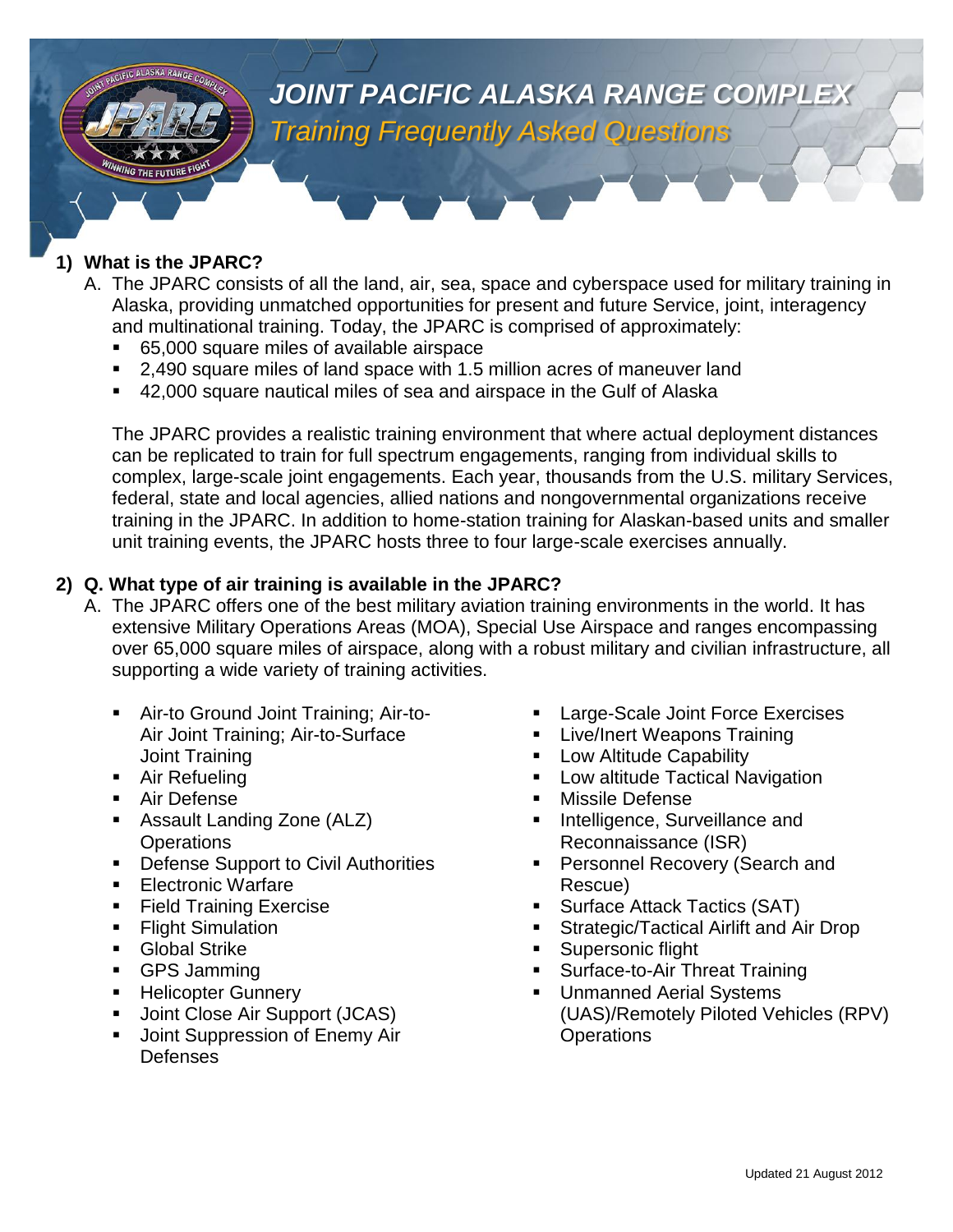## **3) Q. What type of land training is available in the JPARC?**

- A. The JPARC has 2,490 square miles of land space with 1.5 million acres of maneuver land, providing the space and varied terrain and weather needed to train in support of diverse missions and threats. In-depth information on the training ranges/complexes within the JPARC is available in reference USARAK Regulation 350-2 at [http://www.usarak.army.mil/range/Default.asp.](http://www.usarak.army.mil/range/Default.asp)
	- Air Assault Operations
	- **Airborne Operations**
	- **C4ISR Systems Training**
	- Cold Weather Training
	- **Complex Urban Operations**
	- Defense Support to Civil Authorities
	- **Deploy/Redeploy Operations**
	- **Disaster Preparedness**
	- **Electronic Warfare**
	- **Explosive Ordnance Disposal Operations**
	- **Emergency Vehicle Operations Training**
	- **Field Training Exercise (FTX)**
	- Foot March
- Full Spectrum Operations
- **High Altitude Training**
- Improved Explosive Device (IED) Defeat
- **Individual and Small Unit Training**
- Large-scale joint force exercises
- Laser Practice
- **Live Fire Operations**
- **Mountaineering Training**
- Mounted and Dismounted Maneuver
- Nuclear, Biological or Chemical Attack
- **Personnel Recovery (Search and** Rescue)
- **Signal Intelligence**
- **Tactical Interoperability**

# **4) Q. What type of Maritime training is available in the JPARC?**

- A. The Temporary Maritime Activities Area (TMAA) is the designated Maritime Area for training of naval forces in Alaska. The TMAA is composed of 42,146 square nautical miles of surface and subsurface ocean training area and overlying airspace. The adjacent air and land space allows for realistic operational deployment, employment and engagement distances for modern weapon systems.
	- Air Defense/Ballistic Missile Defense
	- **Air-to-Surface At-Sea Bombing** Exercise
	- Cold Water Search and Rescue/Personnel Recovery
	- **Defense Support to Civil Authorities**
	- **Electronic Attack and Counter Targeting**
	- Live Fire Surface-to-Surface Missile/Gunnery; Surface-to-Air Missile/Gunnery; Air-to-Surface Missile/Gunnery
- **Large-Scale Joint Force Exercises**
- MSO/MIO (counter piracy)
- **Sinking Exercises**
- Special Warfare Operations
- Tomahawk Land Attack Missile (TLAM)/Sea-launched Land Attack Missile Exercise (SLAMEX)
- **Undersea Warfare and Anti-Submarine** Warfare including active, LFA and EER sonar
- Visit, board, search and seizure

## **5) Q. Can I participate in large-scale exercises such as RED FLAG-ALASKA, NORTHERN EDGE, or ARCTIC EDGE, or do I have to be invited?**

A. Force lists for large-scale exercises are based on exercise goals and objectives and developed 12-24 months prior to the event. However, there are opportunities for units to volunteer. To volunteer to participate in RED FLAG-ALASKA, U.S. Air Force units coordinate through their Major Commands (MAJCOM) to PACAF A3YE. For more information about NORTHERN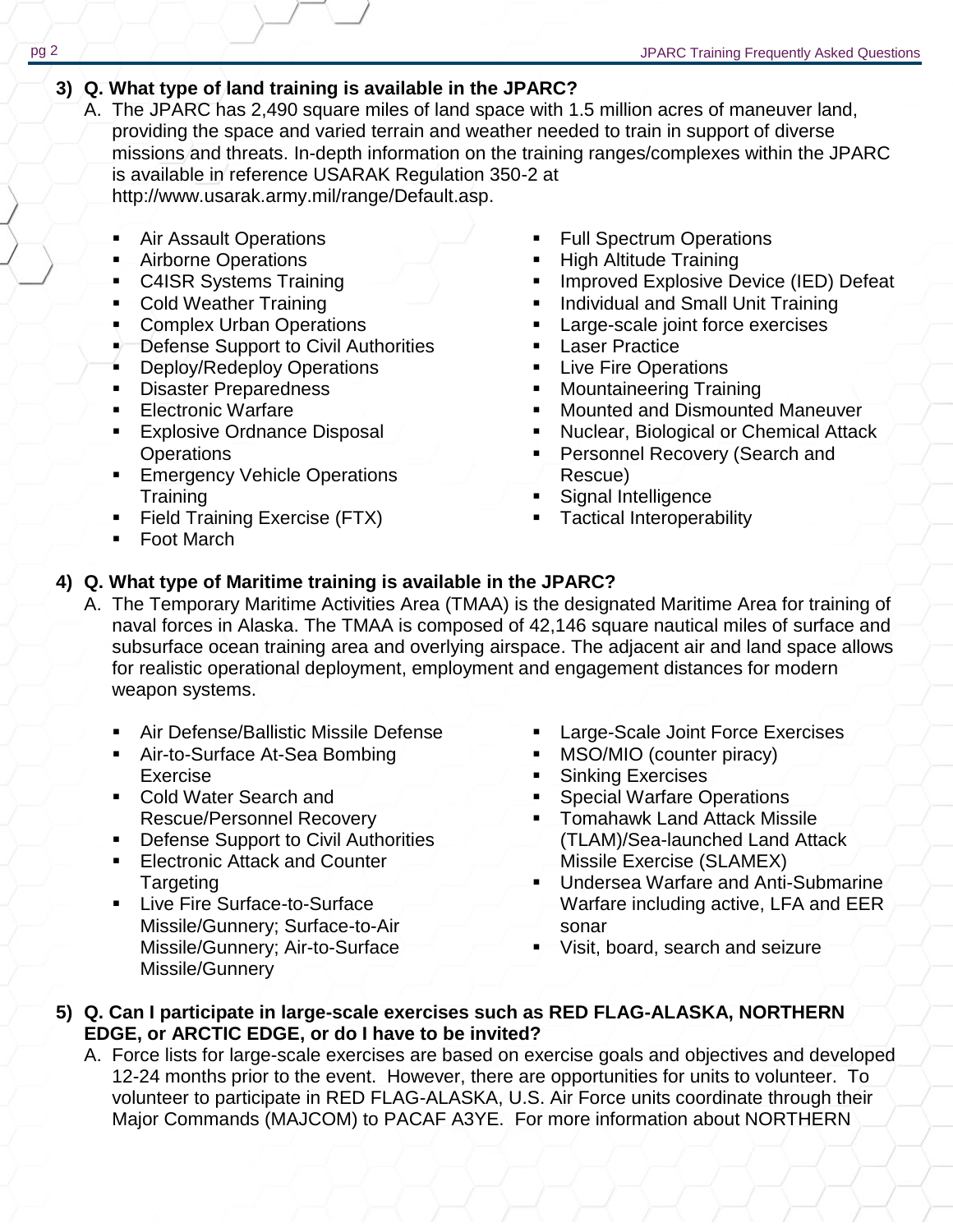EDGE or ARCTIC EDGE, units should contact Alaskan Command J71 at [alcomj7.admin@us.af.mil,](mailto:alcomj7.admin@us.af.mil) com 907-552-4873 or DSN 317-552-4873.

## **6) Q. What training can the JPARC accommodate for state and local government?**

A. The JPARC welcomes state and local government entities to use facilities and venues to practice tactical maneuvers and techniques that personnel face every day. For example, the Anchorage Police Department uses a Joint Base Elmendorf taxiway, as the tarmac provides the appropriate space and isolation required to conduct emergency vehicle operations training.

## **7) Q. Can any U.S. military units train in the JPARC?**

A. The JPARC can support training requirements of both conventional and special forces from all Services.

## **8) Q. Is the JPARC accredited?**

A. Since 2009, the JPARC has been an accredited and certified Joint National Training Capability, ensuring that the range space and infrastructure are interoperable, supportable and meet standards to provide a realistic joint training environment.

#### **9) Q. Does the weather allow for year-round training in Alaska?**

A. Training can be conducted year-round in Alaska. However, environmental factors do have an effect. For example, limited darkness in the May-August timeframe reduces time available for night training. Most training areas are accessible throughout the year.

#### **10)Q. What seasonal aspects should be considered for training in Alaska?**

A. Limited darkness in the May-August timeframe reduces time available for night training. Some equipment may require preparation or maintenance servicing before operating in winter conditions in Alaska.

#### **11)Q. How many people can be housed/"bed down" for exercises?**

A. Housing is available to support exercises on all four major installations in the JPARC, as well as at Coast Guard Station Kodiak. The number of people that can be housed varies by installation, ranging from 36 rooms at Fort Greely to more than 1,000 rooms at Eielson Air Force Base. Room types include one and two bed options. Accommodations can be on post, barracks or off-base facilities.

#### **12)Q. Is it more expensive to train in Alaska than in CONUS?**

A. Deployment costs can be managed through the use of Joint Airborne/Air Transportability Training (JA/ATT) and military or commercial sealift. Use of military lodging and troop billeting can make the overall cost of training in Alaska lower than in many CONUS locations.

#### **13)Q. How does the JPARC environment compare to worldwide locations of interest to DoD?**

A. The ranges of the JPARC are geographically dispersed, providing diverse opportunities for realistic training. The varied training areas and venues in the JPARC support specialized training opportunities across flat and rolling woodlands to open tundra crossed by navigable rivers to mountains and woodlands. Units have the ability to train coastal, inland or both.

The mountainous terrain, along with cold weather and long periods of daylight, provides realistic training conditions for ongoing operations, such as those in Afghanistan. With an increased international focus on the Arctic, the JPARC provides a unique opportunity to train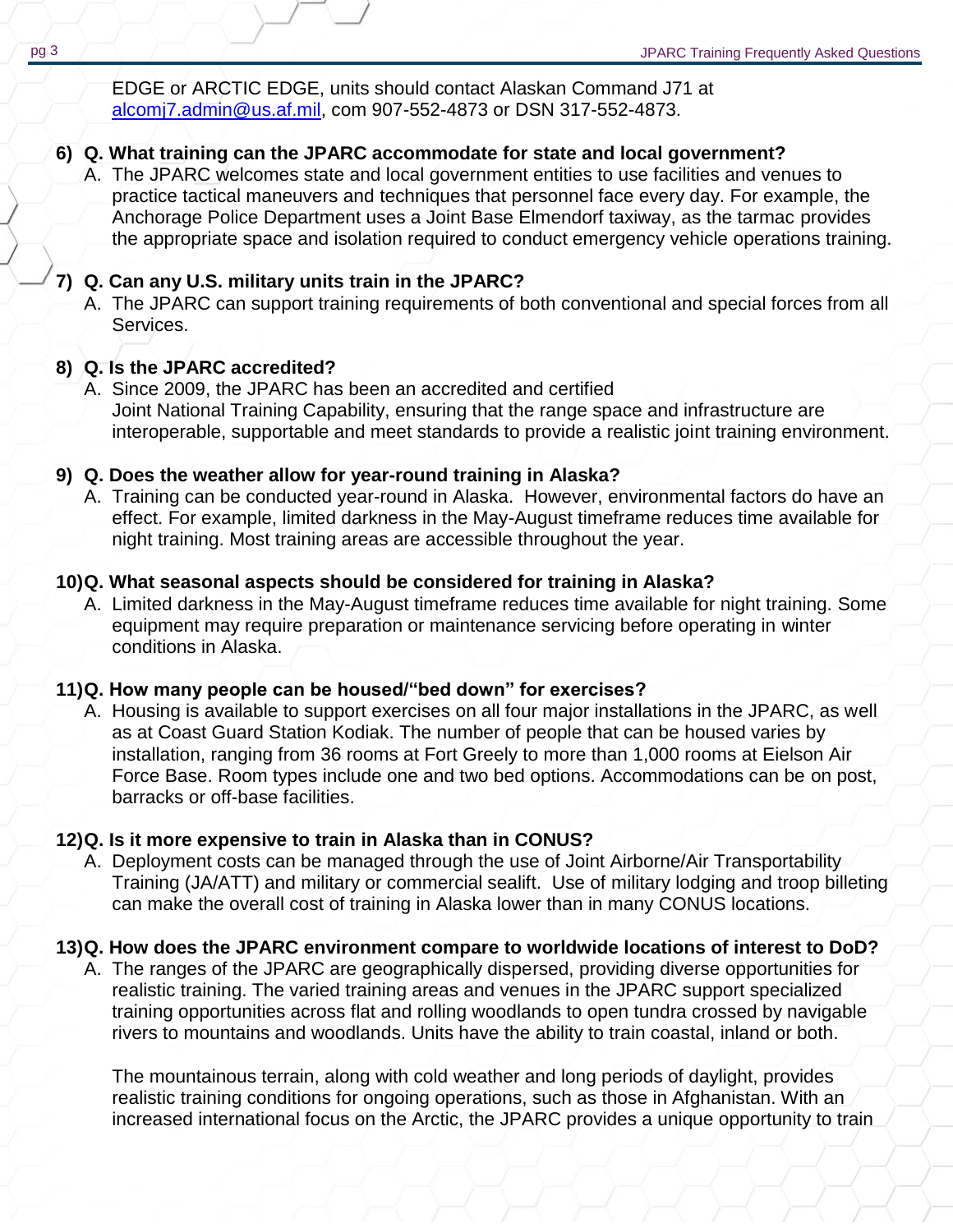units to execute military operations in that region. Cold weather training available throughout the JPARC can also prepare units for freezing temperatures in other areas of interest, including Korea.

## **14)Q. What munitions can be fired on the JPARC?**

A. Almost every munition in the inventory can be used on the JPARC.

- **15)Q. Can JPARC support "tests" such as Advanced Capability Technology Demonstrations (ACTD) or Joint Capability Technology Demonstrations (JCTD) events?**
	- A. Alaskan Command actively seeks ACTD and JCTD events to include in exercises such as NORTHERN EDGE and ARCTIC EDGE. Opportunities also exist to conduct ACTD/JCTDs as stand-alone events on the JPARC.

## **16)Q. Is GPS jamming permitted on the JPARC?**

A. GPS jamming can be conducted on the JPARC. This has been approved by the FAA for exercises as recently as NORTHERN EDGE 11.

## **17)Q. What are some recent enhancements to the JPARC?**

A. Enhancements to the JPARC are ongoing to ensure that it continues to support critical training as technology evolves and new threats emerge. Some of the newer additions to the JPARC include an Indoor Improvised Explosive Device (IED) Awareness Facility at Fort Richardson that…. Additionally, a Mobile Medical Simulation Trailer will be available starting in September 2012. This enclosed, state-of-the-art medical lab uses computer technology and medical mannequins, to challenge combat medics, EMTs, combat lifesavers, and others to provide routine-to-advanced first aid to a life-like casualty.

To learn more about recent enhancements to the JPARC, please visit *What's New to the JPARC* at <http://www.jber.af.mil/jparc/>

## **18)Q. What is the future plan for the JPARC?**

A. The vision of the JPARC is "premier, multi-domain, live-virtual-constructive joint integration range enabling full spectrum twenty-first century joint and multinational training." A JPARC Master Plan builds on these strengths and drives continued tactical relevance to the evolving operational conditions, latest technology, and mission priorities. Objectives include:

Near-Term Objectives (Immediate)

- **Urban Target Set**
- **Additional Dry Targets**
- **Realistic Live Ordnance Delivery**
- **Joint Combined Arms Live Fire**
- Night Joint Training
- **Low-Altitude Threat for 5th** Generator Fighters
- **Enhanced Air-to-Ground Flexibility**
- Joint Precision Airdrop System Drop Zones

Mid-Term Objectives (2-5 years)

**Mountain Scenario Live Fire Range** 

- **Unmanned Aerial Vehicle (UAV) Access**
- **Reduce Energy Costs for Aerial Training**
- Helicopter Gunnery
- **Joint Air Ground Integration Complex**
- **-** Low Altitude Tactical Navigation
- Real-time Airspace Control Facility
- Joint Range Management and **Scheduling**